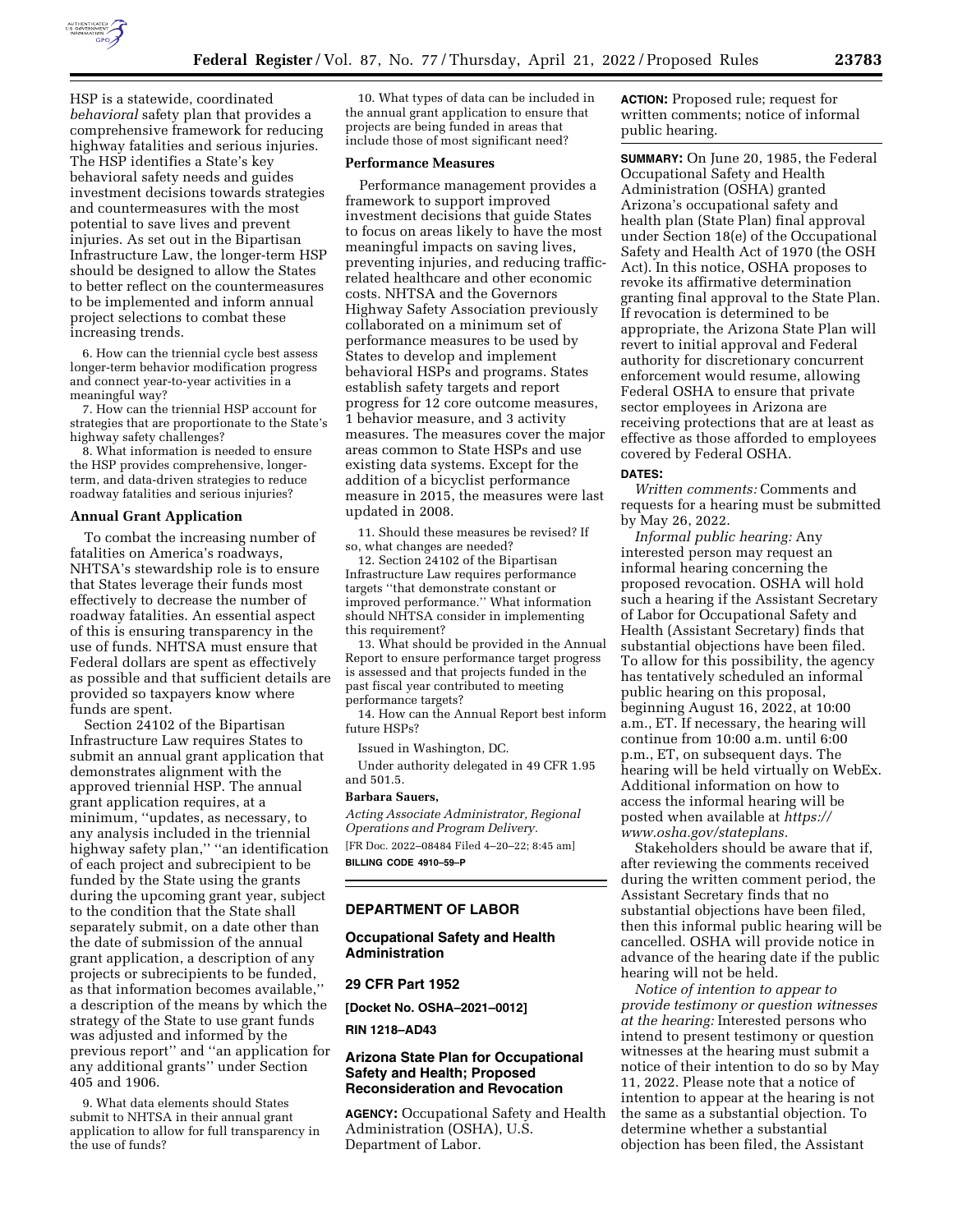Secretary will consider the substance of the written comments submitted.

*Hearing testimony and documentary evidence:* Interested persons who request more than 5 minutes to present testimony or who intend to submit documentary evidence at the hearing must submit the full text of their testimony and all documentary evidence by May 26, 2022. See ''Public Participation'' below for details on how to file a notice of intention to appear, submit documentary evidence at the hearing, and request an appropriate amount of time to present testimony.

*Publication in Arizona:* No later than 10 days following the date of publication of this notification in the **Federal Register***,* Arizona shall publish, or cause to be published, reasonable notice within the State containing the same information contained herein. **ADDRESSES:** *Written comments.* You may submit written comments and requests for an informal hearing electronically at *[www.regulations.gov,](http://www.regulations.gov)* which is the Federal e-Rulemaking Portal. Follow the online instructions for making electronic submissions.

*Instructions.* All submissions must include the agency's name and the docket number for this rulemaking (Docket No. OSHA–2021–0012).1 All comments, including any personal information you provide, are placed in the public docket without change and may be made available online at *[www.regulations.gov.](http://www.regulations.gov)* Therefore, OSHA cautions commenters about submitting information they do not want made available to the public or submitting materials that contain personal information (either about themselves or others), such as Social Security Numbers and birthdates. Submissions must clearly identify the issues addressed and the positions taken.

*Informal public hearing:* The hearing, if necessary, will be held virtually on WebEx.

*Notice of intention to appear, hearing testimony, and documentary evidence:*  You may submit your notice of intention to appear, hearing testimony, and documentary evidence, identified by the agency's name and the docket number (Docket No. OSHA–2021–0012) electronically at *[www.regulations.gov.](http://www.regulations.gov)*  Follow the online instructions for making electronic submissions.

*Docket:* To read or download comments or other material in the docket, go to Docket No. OSHA–2021– 0012 at *[www.regulations.gov.](http://www.regulations.gov)* All comments and submissions are listed in the *[www.regulations.gov](http://www.regulations.gov)* index; however, some information (*e.g.*) copyrighted material) is not publicly available to read or download through that website. All comments and submissions, including copyrighted material, are available for inspection through the OSHA Docket Office. Contact the OSHA Docket Office at (202) 693–2350 (TTY number: (877) 889– 5627) or *[https://www.osha.gov/](https://www.osha.gov/contactus/byoffice/dtsem/technical-data-center)  [contactus/byoffice/dtsem/technical](https://www.osha.gov/contactus/byoffice/dtsem/technical-data-center)[data-center](https://www.osha.gov/contactus/byoffice/dtsem/technical-data-center)* for assistance in locating docket submissions. Other information about the Arizona State Plan is posted on the State's website at *[https://](https://www.azica.gov/divisions/adosh) [www.azica.gov/divisions/adosh](https://www.azica.gov/divisions/adosh)* or *[https://www.osha.gov/stateplans/az.](https://www.osha.gov/stateplans/az)*  **FOR FURTHER INFORMATION CONTACT:**

*For press inquiries:* Contact Frank Meilinger, OSHA Office of Communications, U.S. Department of Labor; telephone (202) 693–1999; email *[meilinger.francis2@dol.gov.](mailto:meilinger.francis2@dol.gov)* 

*For general and technical information:* Contact Douglas J. Kalinowski, Director, OSHA Directorate of Cooperative and State Programs, U.S. Department of Labor; telephone (202) 693–2200; email: *[kalinowski.doug@](mailto:kalinowski.doug@dol.gov) [dol.gov.](mailto:kalinowski.doug@dol.gov)* 

### **SUPPLEMENTARY INFORMATION:**

### **I. Background**

Section 18 of the Occupational Safety and Health Act of 1980, 29 U.S.C. 651 *et seq.* (OSH Act), provides that states which desire to assume responsibility for the development and enforcement of occupational safety and health standards may do so by submitting, and obtaining Federal approval of, a State Plan. Procedures for State Plan submission and approval are set forth in regulations at 29 CFR part 1902. If the Assistant Secretary of Labor for Occupational Safety and Health (Assistant Secretary) finds that the State Plan satisfies, or will satisfy, the criteria set forth in Section 18(c) of the OSH Act and 29 CFR 1902.3 and 1902.4, ''initial approval'' is granted (29 CFR 1902.2(a)).2

A state may commence operations under its Plan after the initial approval determination is made, but the Assistant Secretary retains discretionary concurrent Federal authority over occupational safety and health issues covered by the Plan during the initial approval period as provided by Section 18(e) of the OSH Act (29 U.S.C. 667(e); see also, *e.g.,* 29 CFR 1902.32(a), 1954.1(c)). OSHA regulations provide that in states with initially approved Plans, OSHA and the state enter into an operational status agreement describing the division of responsibilities between them, as deemed appropriate (29 CFR 1954.3).

If, after a period of no less than three years, the Assistant Secretary determines that the State Plan has satisfied and continues to meet all criteria in Section 18(c) of the OSH Act, the Assistant Secretary may make an affirmative determination under Section 18(e) of the OSH Act (referred to as ''final approval'' of the State Plan), which results in the relinquishment of concurrent Federal authority in the state with respect to occupational safety and health issues covered by the Plan (29 U.S.C. 667(e)). Procedures for Section 18(e) determinations are found in 29 CFR part 1902, subpart D. In general, in order to be granted final approval, actual performance by the state must be at least as effective as the Federal OSHA program in all areas covered under the State Plan.

Upon receiving final approval, a state's ongoing retention of that approval is conditioned on its continued ability to maintain a program which meets the requirements of Section 18(c) of the OSH Act and is at least as effective as Federal program operations (29 CFR 1902.32(e); 29 CFR

<sup>1</sup> Documents submitted to the docket by OSHA or stakeholders are assigned document identification numbers (Document ID) for easy identification and retrieval. The full Document ID is the docket number plus a unique four-digit code.

<sup>2</sup>Section 18(c) provides that the Secretary shall approve the plan submitted by a State under subsection (b), or any modification thereof, if such plan in his judgement: Designates a State agency or agencies as the agency or agencies responsible for administering the plan throughout the State; provides for the development and enforcement of safety and health standards relating to one or more safety or health issues, which standards (and the enforcement of which standards) are or will be at least as effective in providing safe and healthful employment and places of employment as the standards promulgated under section 6 which relate to the same issues, and which standards, when applicable to products which are distributed or

used in interstate commerce, are required by compelling local conditions and do not unduly burden interstate commerce; provides for a right of entry and inspection of all workplaces subject to the OSH Act which is at least as effective as that provided in section 8, and includes a prohibition on advance notice of inspections; contains satisfactory assurances that such agency or agencies have or will have the legal authority and qualified personnel necessary for the enforcement of such standards; gives satisfactory assurances that such State will devote adequate funds to the administration and enforcement of such standards; contains satisfactory assurances that such State will, to the extent permitted by its law, establish and maintain an effective and comprehensive occupational safety and health program applicable to all employees of public agencies of the State and its political subdivisions, which program is as effective as the standards contained in an approved plan; requires employers in the State to make reports to the Secretary in the same manner and to the same extent as if the plan were not in effect; and provides that the State agency will make such reports to the Secretary in such form and containing such information, as the Secretary shall from time to time require (29 U.S.C. 667(c)).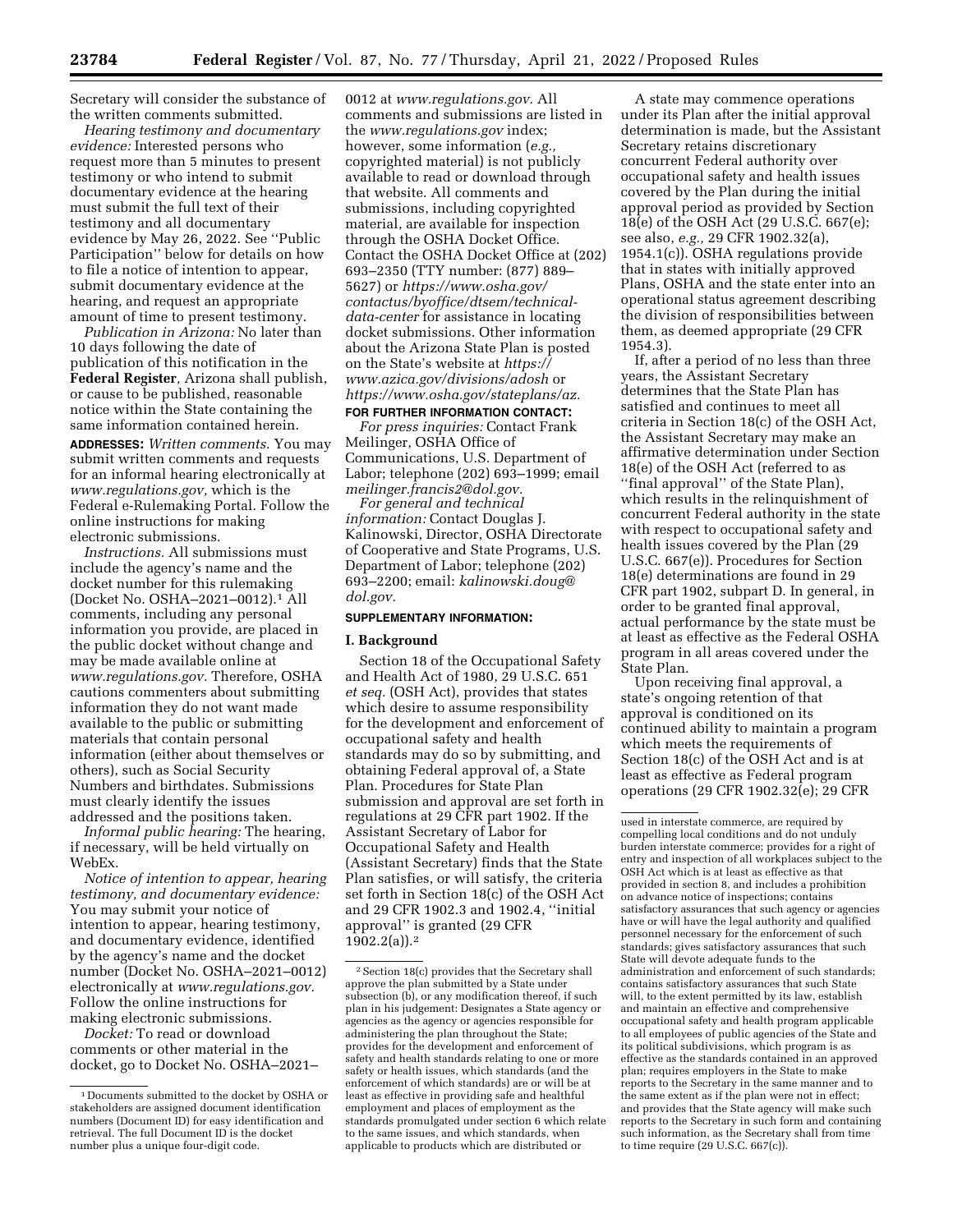1902.44(a)). As discussed in more detail below, this includes a requirement that, when Federal OSHA makes a program change that renders its program more effective, the State Plan must timely adopt a corresponding change in order to maintain a safety and health program that is at least as effective as Federal OSHA (Id.). After a State Plan receives final approval, Section 18(f) of the OSH Act requires OSHA to ''make a continuing evaluation'' of the State Plan, to ensure that it continues to meet all its obligations (29 U.S.C. 667(f)).

As noted above, one of Section 18(c)'s requirements is that State Plans must be at least as effective as Federal OSHA in their development and enforcement of occupational safety and health standards (29 U.S.C. 667(c)(2)). When OSHA promulgates a new safety and health standard, or adopts an enforcement policy that it determines necessary for the enforcement of such standards, State Plans are obligated to timely adopt identical or at least as effective standards or enforcement policies if they do not already have existing at least as effective measures in place (see 29 CFR 1953.4(b); 29 CFR 1953.5). This requirement also includes adoption of any emergency temporary standard (ETS) promulgated by Federal OSHA (29 CFR 1953.5(b)). State Plans must generally adopt standards and other Federal program changes that have an impact on the ''at least as effective'' status of the State Plan within six months of the Federal promulgation date for standards, or from the date of notification for other Federal program changes (29 CFR 1953.4(b); 29 CFR 1953.5(a)). Given the emergency nature of an ETS, State Plans must notify Federal OSHA of the action they will take with respect to adoption of the ETS within 15 days of its promulgation and complete adoption of the ETS within 30 days (29 CFR 1953.5(b)).

State Plans are aware of these obligations. They commit to meeting these obligations as part of the State Plan approval process (see, *e.g.,* 50 FR 25561, 25562, 25570 (June 20, 1985)). They also are regularly reminded of these obligations by Federal OSHA in **Federal Register** notices announcing new standards and through OSHA's State Plan Application (SPA). SPA is an electronic system designed to track State Plan adoption of OSHA standards and directives (among other items). OSHA enters each Federal standard and directive into SPA, which then generates a notice to all users, including State Plan users, reiterating the State Plan adoption requirements contained in the preamble or State Plan impact section of the standard or directive, and

including the specific due dates for response and adoption. In addition, State Plans receive communication and reminders of adoption requirements in regular meetings and discussions with Federal OSHA, and as part of the Federal Annual Monitoring and Evaluation (FAME) process. Further, State Plans annually recommit to meeting these requirements as part of their applications for Federal grants (see, *e.g.,* Fiscal Year (FY) 2021 Instructions for 23(g) State Plan Grants, available at: *[www.osha.gov/sites/](http://www.osha.gov/sites/default/files/enforcement/directives/CSP_02-20-01.pdf) [default/files/enforcement/directives/](http://www.osha.gov/sites/default/files/enforcement/directives/CSP_02-20-01.pdf)  CSP*\_*[02-20-01.pdf](http://www.osha.gov/sites/default/files/enforcement/directives/CSP_02-20-01.pdf)* (''In addition to its strategic and performance goals, each State Plan must continue to satisfy the mandated activities of the OSH Act and 29 CFR parts 1902 or 1956 (*e.g.,*  standards, enforcement program, prohibition against advance notice, etc.) and so certify in its application and demonstrate in actual performance.'')).

State Plans are also well aware of the potential consequences if they do not meet their obligations. Specifically, each grant of final approval specifies that the Assistant Secretary may revoke all or part of an affirmative 18(e) determination if a State does not continue to meet its obligations as a State Plan (see 29 CFR 1902.43(a)(4); 29 CFR 1902.44(b); see also 50 FR 25561, 25570 (June 20, 1985) (Arizona State Plan final approval discussing the possibility of revocation if the State fails to maintain a program which is at least as effective as operations under the Federal program, or if the State does not submit program change supplements to the Assistant Secretary as required by 29 CFR part 1953)).

The rules regarding revocation are spelled out in OSHA's regulations. In short, these regulations provide that the Assistant Secretary may revoke all or part of an affirmative 18(e) determination if a State does not continue to meet its obligations as a State Plan (see 29 CFR 1902.32(e)–(f); 29 CFR 1902.44(b)). Specifically, the Assistant Secretary may initiate revocation proceedings if a State Plan does not maintain its commitment to provide a program for employee safety and health protection that meets the requirements of Section 18(c) of the OSH Act and is at least as effective as the Federal OSHA program in providing employee safety and health protection at covered workplaces (29 CFR 1902.32(e)– (f); 1902.44(a)–(b)). Again, maintaining such a program includes timely adopting plan changes when Federal OSHA makes program changes that add to or enhance existing protections or requirements (such as new standards or enforcement policies) (29 CFR

1902.32(e); 29 CFR 1902.44(a); 29 CFR 1953.4(b); 29 CFR 1953.5).

In addition to revocation of a State Plan's final approval, OSHA may consider, if necessary, pursuing complete withdrawal of a State Plan's approval upon finding that there is a ''failure to comply substantially'' with the State Plan (29 U.S.C. 667(f); 29 CFR 1902.44(b); see also 29 CFR part 1955). OSHA's regulations permit the Assistant Secretary to use the revocation procedure to reinstate Federal enforcement authority in conjunction with plan withdrawal proceedings in order to ensure that there is no serious gap in the Assistant Secretary's commitment to ensure safe and healthful working conditions so far as possible for every employee (29 CFR 1902.32(f)).

When OSHA determines that a State Plan's failures warrant revocation of the State Plan's final approval, OSHA may initiate proceedings to revoke final approval and reinstate Federal concurrent authority over occupational safety and health issues covered by the Plan (see 29 CFR 1902.32; 29 CFR 1902.44(b); 29 CFR 1902.47–.48). After reconsideration and revocation are complete, concurrent Federal enforcement and standards authority will be reinstated within the state ''for a reasonable time'' until Federal OSHA determines whether to restore final approval status or withdraw the State Plan's approval, in total or in part (29 CFR 1902.52(b)). During this period of concurrent authority, an operational status agreement will delineate the areas of Federal and state coverage. Procedures for reconsideration and revocation of final approval are found at 29 CFR 1902.47–.53.

### **II. A History of Shortcomings in the Arizona State Plan**

Arizona administers an OSHAapproved State Plan to develop and enforce occupational safety and health standards for public and private sector employers, pursuant to the provisions of Section 18 of the OSH Act (29 U.S.C. 667). OSHA granted the Arizona State Plan initial approval on November 5, 1974 (39 FR 39037). The Arizona Division of Occupational Safety and Health (ADOSH) is designated as the state agency responsible for administering the State Plan. Pursuant to Section 18(e) of the OSH Act, OSHA granted Arizona final approval effective June 20, 1985 (50 FR 25561).

As noted above, after a State Plan receives final approval, Section 18(f) of the OSH Act requires OSHA to ''make a continuing evaluation'' of the State Plan to ensure that it continues to meet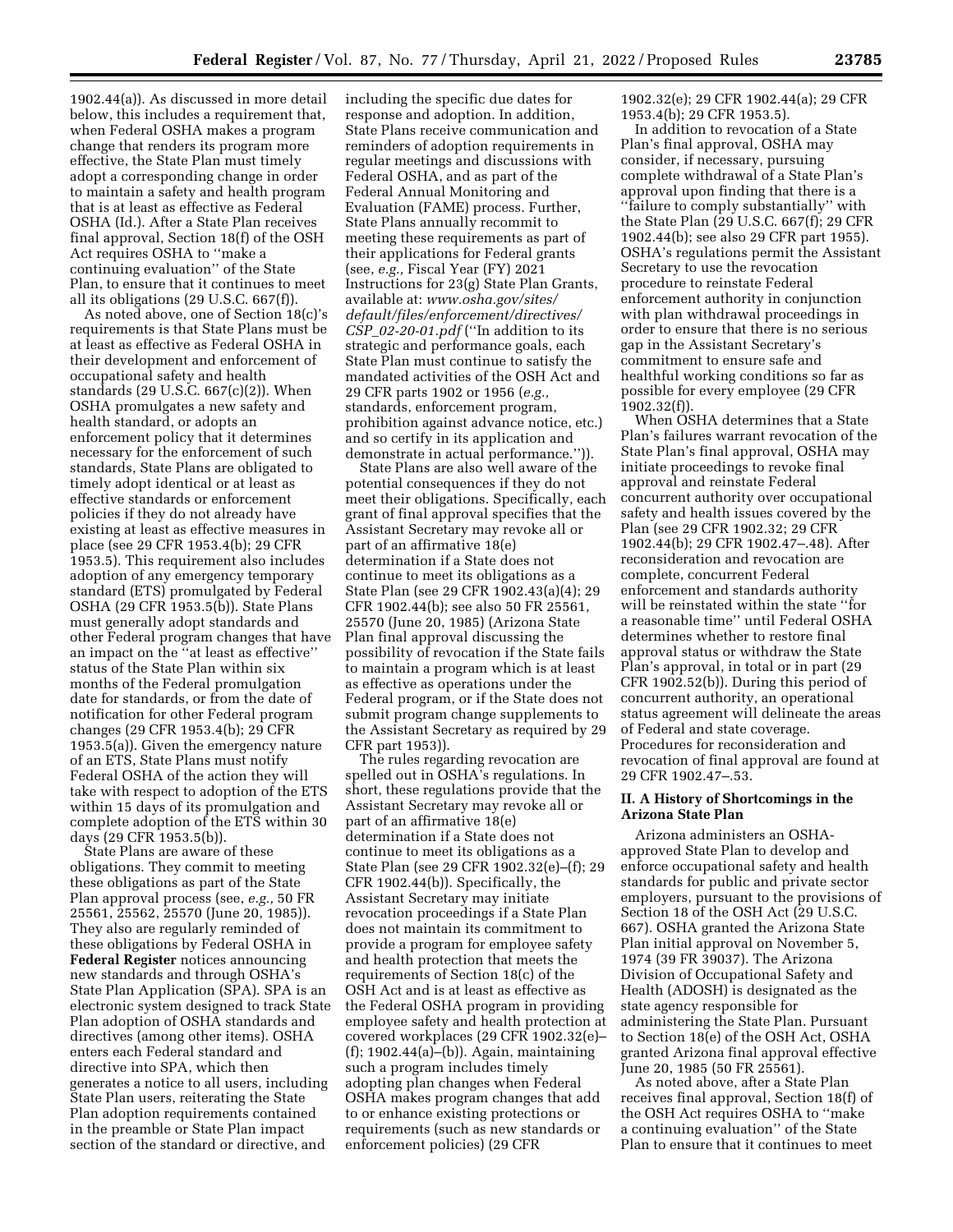all of its obligations (29 U.S.C. 667(f)). OSHA's continued evaluation of Arizona's State Plan has revealed that over the past decade, the State Plan has routinely failed to maintain its commitment to provide a program that is at least as effective as the Federal OSHA program in providing employee safety and health protection at covered workplaces, as required by Section 18(c) of the Act.

As discussed more fully below, OSHA became concerned with Arizona's State Plan in 2012 with the Arizona legislature's passage of a bill which implemented residential construction fall protection requirements that were clearly less effective than the Federal requirements. Arizona did not remedy this issue until after OSHA initiated revocation proceedings in 2014 and formally rejected Arizona's fall protection requirements in 2015. Furthermore, in every FAME report since FY 2015, OSHA has included a finding regarding Arizona's failure to respond and/or adopt standards and directives in a timely manner. In addition, as OSHA has noted in recent FAME reports, Arizona has not yet fulfilled its State Plan obligation to adopt penalty levels that are at least as effective as Federal OSHA's, which were raised and tied to the Consumer Price Index in accordance with the Federal Civil Penalties Inflation Act of 1990, as amended by the Federal Civil Penalties Inflation Adjustment Act Improvements Act of 2015 on November 2, 2015. The State Plan also failed to satisfy its obligation to adopt requirements at least as effective as OSHA's June 21, 2021 COVID–19 ETS applicable to the healthcare industry (Healthcare ETS), and its handling of the ETS issue has raised questions for OSHA about whether the State Plan actually has the required authority to promulgate ETSs more generally. Together, this lengthy series of shortcomings in the Arizona program demonstrates fundamental deficiencies in the Arizona State Plan, and this has prompted OSHA to reconsider and propose revocation of its Section 18(e) determination until OSHA receives satisfactory assurances that these deficiencies have been addressed and that Arizona remains committed to providing a program meeting the requirements of section 18(c). The remainder of this section discusses this history of shortcomings in greater detail.

# *1. Arizona's 2012 Fall Protection Requirements*

In 2012, the Arizona legislature passed SB 1441, which implemented residential construction fall protection

requirements that were clearly less effective than the Federal requirements, including, notably, that they only required employers to implement fall protection for workers at 15 feet where OSHA's requirements required fall protection at heights of 6 feet (79 FR 49465 (August 21, 2014)). OSHA officials conducted several meetings with Arizona between 2012 and 2014 to explain and illustrate how Arizona's fall protection requirements were not at least as effective as OSHA's, but Arizona continued to refuse to adopt at least as effective fall protection requirements.

In 2014, after more than two years of negotiations with Arizona, OSHA issued a **Federal Register** Notice similar to this one, reconsidering and proposing to revoke Arizona's final approval. It was only after OSHA initiated the revocation proceedings in 2014 and formally rejected Arizona's fall protection requirements in 2015 (80 FR 6652 (February 6, 2015)) that Arizona finally came into compliance with its State Plan obligations on fall protection. Specifically, the Arizona legislature passed SB 1307, which required repeal of the State's weaker fall protection requirements *if* OSHA formally rejected them. This Bill was approved by the Governor on April 22, 2014, and it eventually forced the state to revert to Federal OSHA's fall protection requirements. Given that change, OSHA withdrew its reconsideration of the Arizona State Plan's final approval (84 FR 35989 (July 26, 2019)). Although Arizona finally reverted to a fall protection standard that is at least as effective as Federal OSHA's standard, employees doing residential construction work in Arizona were not as protected as workers covered by Federal OSHA during the several years when Arizona's fall protection requirements were in effect.

# *2. Issues With Plan Effectiveness Dating Back to 2015*

Since 2015, Arizona has also been delinquent in responding to and/or adopting several other items that require adoption in order for the State Plan to remain at least as effective as Federal OSHA. In every FAME report since FY 2015, OSHA has included a finding regarding Arizona's failure to respond to and/or adopt standards and directives in a timely manner (see, *e.g.,* FY 2015 Comprehensive FAME Report; FY 2016 Follow-up FAME Report; FY 2017 Comprehensive FAME Report; FY 2018 Follow-up FAME Report; FY 2019 Comprehensive FAME Report; FY 2020 Follow-up FAME Report, all documenting Arizona's failure to adopt standards and/or directives.) The

failures included in these reports include, for example, Arizona's failure to adopt two important national emphasis programs as part of its State Plan—the National Emphasis Program on Amputations in Manufacturing Industries, CPL 03–00–022 (adoption due June 10, 2020), and the National Emphasis Program on Respirable Crystalline Silica, CPL 03–00–023 (adoption due August 4, 2020)—and the failure to adopt at least two occupational safety and health standards: The Beryllium Standard for Construction and Shipyards (adoption due February 27, 2021) and the Standards Improvement Project—Phase IV (adoption due November 14, 2019) (*[https://www.osha.gov/stateplans/](https://www.osha.gov/stateplans/adoption/standards/2020-08-31) [adoption/standards/2020-08-31;](https://www.osha.gov/stateplans/adoption/standards/2020-08-31) [https://](https://www.osha.gov/stateplans/adoption/standards/2019-05-14)  [www.osha.gov/stateplans/adoption/](https://www.osha.gov/stateplans/adoption/standards/2019-05-14) [standards/2019-05-14](https://www.osha.gov/stateplans/adoption/standards/2019-05-14)*). In addition, some of the standards that the State Plan *has* adopted over the years were adopted long after their due dates,<sup>3</sup> and, in some cases, Arizona failed to provide OSHA with the required documentation of adoption. For example, although the State Plan advised OSHA that it had adopted the National Emphasis Program on Trenching and Excavation, CL–00– 161 (adoption due April 5, 2019), OSHA's records indicate that any such adoption was completed past the deadline, and the State Plan has not provided OSHA with the required documentation of the adoption (see also, FY 2020 Follow-up FAME Report) (stating: ''OSHA discussed the list of outstanding items [not adopted] during each quarterly meeting and reached out via email several times during the year to request updates. However, [the Arizona State Plan] did not provide a formal transmittal, updated web links, or SPA updates to close out any pending [Federal Program Changes (FPC)] during FY 2020. [The Arizona State Plan] must adopt and/or provide a plan change supplement [*i.e.,* the required documentation] (transmittal) for 14 FPCs to become current.'')).

Furthermore, Arizona has not yet fulfilled its State Plan obligation to adopt penalty levels that are at least as effective as Federal OSHA's, which were raised and tied to the Consumer Price Index in accordance with the Federal Civil Penalties Inflation Act of 1990, as amended by the Federal Civil Penalties Inflation Adjustment Act Improvements Act of 2015 on November 2, 2015 (FY 2015 Comprehensive FAME

<sup>3</sup>For example, on February 12, 2020, Arizona adopted the Final Rule on Walking-Working Surfaces and Personal Protective Equipment and the Final Rule on Crane Operator Certification Requirements, well after the respective due dates of May 18, 2017, and May 9, 2019.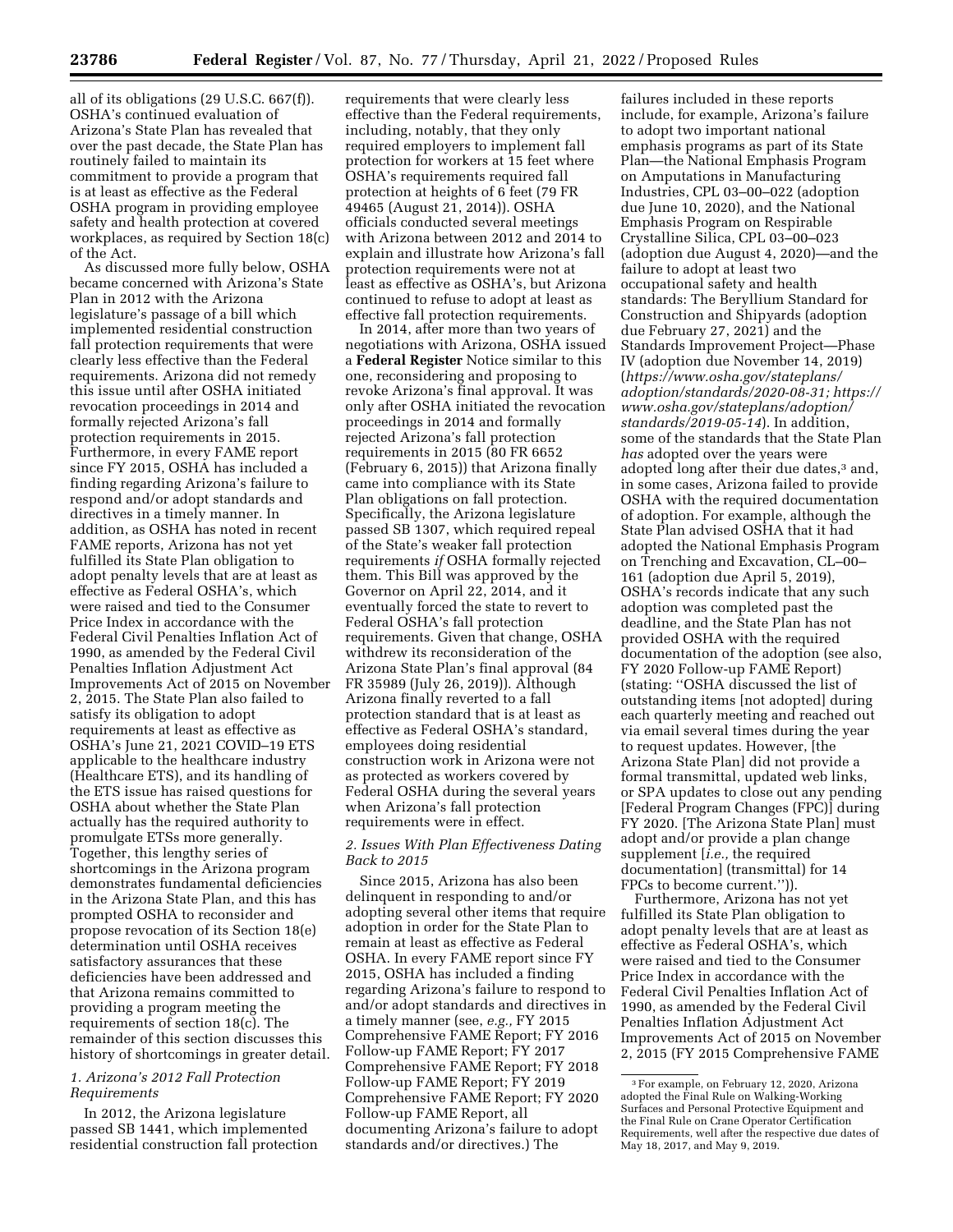Report; FY 2017 Comprehensive FAME Report; FY 2019 Comprehensive FAME Reports; FY 2016 Follow-up FAME Report; FY 2018 Follow-up FAME Report; FY 2020 Follow-up FAME Reports). Although Arizona recently developed a plan of action for accomplishing the legislative change necessary for adoption of OSHA's maximum penalties and minimum willful violation penalty level, the State has not yet adopted the levels and has failed to be at least as effective as Federal OSHA in this area for more than six years.

### *3. The 2021 Healthcare ETS*

The Arizona State Plan also recently failed to adopt OSHA's Healthcare ETS, which OSHA issued on June 21, 2021, to protect healthcare and healthcare support service workers from occupational exposure to COVID–19 (86 FR 32376). Because the Healthcare ETS was published on June 21, 2021, the deadline for State Plans to communicate their intended actions to OSHA was July 6, 2021, and the due date for State Plan adoption of the ETS or of an at least as effective alternative was July 21, 2021. Arizona failed to meet both of these deadlines.

OSHA had a number of communications with Arizona over the months following issuance of the Healthcare ETS. These conversations were unfruitful, however; the Arizona State Plan never adopted an ETS or other comprehensive standard to protect healthcare workers in the State from COVID–19.4 Moreover, during the

period in which OSHA was working to address this issue with the State Plan, the Industrial Commission of Arizona held a meeting in which it suggested that the State Plan might not even have the appropriate authority to adopt ETSs based on OSHA's finding of ''grave danger'' and ''necessity,'' as required by the OSH Act and OSHA regulations. Rather, the Commission maintained that Arizona Revised Statutes (A.R.S.) only authorizes the State Plan to adopt an ETS by making its own independent findings on ''grave danger'' and ''necessity'' (Industrial Commission of Arizona Meeting Minutes, dated October 7, 2021). Specifically, § 23– 414(A) provides that ''[t]he *Commission*  may provide for emergency temporary standards or regulations to take immediate effect upon filing with the secretary of state, if *it* determines that employees are exposed to grave danger . . . and that such emergency standard or regulation is necessary/to protect employees from such danger'' (emphasis added).

As has been explained in greater detail elsewhere in this proposal, the Arizona State Plan is required by Section 18(c) of the OSH Act to provide for the development of standards that are at least as effective as Federal OSHA's standards, and this includes an obligation to timely adopt *all* standards, including any ETS, issued by Federal OSHA (see 29 CFR 1953.4(b); 29 CFR 1953.5). This obligation does not give the State Plan discretion to determine *which* Federal standards to adopt or to independently evaluate the need for such a standard. Accordingly, OSHA specifically invites comment from the Arizona State Plan to clarify how its state law complies with the Federal OSHA requirement that a State Plan adopt a Federal ETS within 30 days of its promulgation. And OSHA separately invites the Arizona State Plan to include in its comment an explanation of why that process was not followed for adoption of the Healthcare ETS.

## **III. Reconsideration and Proposed Revocation of Section 18(e) Determination**

The OSH Act obligates OSHA to ensure, so far as possible, safe and healthful working conditions for every working person in the Nation (29 U.S.C. 651(b)). The agency carries out this mission, in part, by encouraging States to assume the fullest responsibility for the administration and enforcement of their own occupational safety and health laws (29 U.S.C. 651(b)(11)).

Where, as in Arizona, it appears that a State Plan has not maintained its commitment to provide a program for employee safety and health that meets the requirements of Section 18(c) of the OSH Act and is at least as effective in protecting workers as the Federal OSHA program, then the Assistant Secretary may reconsider their decision to grant an affirmative 18(e) determination (see 29 CFR 1902.32(e)–(f); 29 CFR 1902.44(a); 29 CFR 1902.47(a)).

OSHA's decision to move forward with reconsideration and proposed revocation at this time is based on its continuing evaluation of Arizona's State Plan, the history of shortcomings described above, and the numerous areas where the State Plan continues to be less effective than OSHA (including on penalty levels and important emphasis programs). OSHA is concerned that, together, the State Plan's actions suggest that Arizona is either unable or unwilling to maintain its commitment to provide a program for employee safety and health protection that meets the requirements of Section 18(c) of the OSH Act and is at least as effective as the Federal OSHA program in providing employee safety and health protection at covered workplaces.

As previously noted, OSHA's regulations provide that the Assistant Secretary may at any time reconsider the decision to grant an affirmative 18(e) determination based on results of the continuing evaluation of a State Plan (29 CFR 1902.47). If, as a result of OSHA's reconsideration, OSHA proposes to revoke its affirmative 18(e) determination, OSHA's regulations provide that a notice must be published in the **Federal Register** and interested parties must be provided an opportunity to submit in writing, data, views, and arguments on the proposal within 35 days after publication (29 CFR 1902.48– .49). Further, the regulations provide that any interested person may request an informal hearing, and that OSHA must afford an opportunity for an informal hearing on the proposed revocation if the Assistant Secretary finds that substantial objections have been filed (29 CFR 1902.49(c)).

In order to allow for the submission of informed and specific public comment, OSHA encourages commenters to review the documents contained in Docket No. OSHA–2021– 0012, which can be accessed electronically at *[www.regulations.gov.](http://www.regulations.gov)* 

In drafting their comments, stakeholders should note that OSHA is not beginning proceedings for the withdrawal of approval of the plan, or any portion thereof, pursuant to 29 CFR part 1955, but rather is only proposing

<sup>4</sup>Although Arizona failed to adopt the Healthcare ETS in its entirety, as required, it informed OSHA that it did adopt two of the rule's provisions eight months after issuance of the Healthcare ETS when advised that OSHA considered those provisions to be permanent regulations under Section 8 of the OSH Act. OSHA adopted the recordkeeping and reporting provisions of the Healthcare ETS (29 CFR  $1910.502(q)$  and (r)) under two sections of the OSH Act: Section 6(c), 29 U.S.C. 655(c) (which empowers the Secretary to issue emergency temporary standards), and Section 8, 29 U.S.C. 657 (which authorizes the Secretary to engage in certain activities related to recordkeeping and reporting, including issuing regulations). As to the issuance of these provisions under Section 8, OSHA found good cause to forgo notice and comment in light of the grave danger presented by the pandemic. On February 9, 2022, OSHA advised State Plans at an Occupational Safety and Health State Plan Association (OSHSPA) meeting that State Plans must revise their State regulations to either adopt the recordkeeping requirements related to the COVID–19 log (*i.e.,* the requirements at 29 CFR 1910.502(q)(2)(ii) and (q)(3)(ii)–(iv)) and reporting (*i.e.,* 29 CFR 1910.502(r)) as a permanent regulation or demonstrate that such a change is unnecessary because their State Plan already has requirements that are the same as or at least as effective as the Federal OSHA requirements. OSHA notified State Plans of this obligation in SPA on February 14, 2022. Arizona informed OSHA that it subsequently adopted the COVID–19 log and reporting provisions

effective February 16, 2022, and provided documentation for OSHA's review.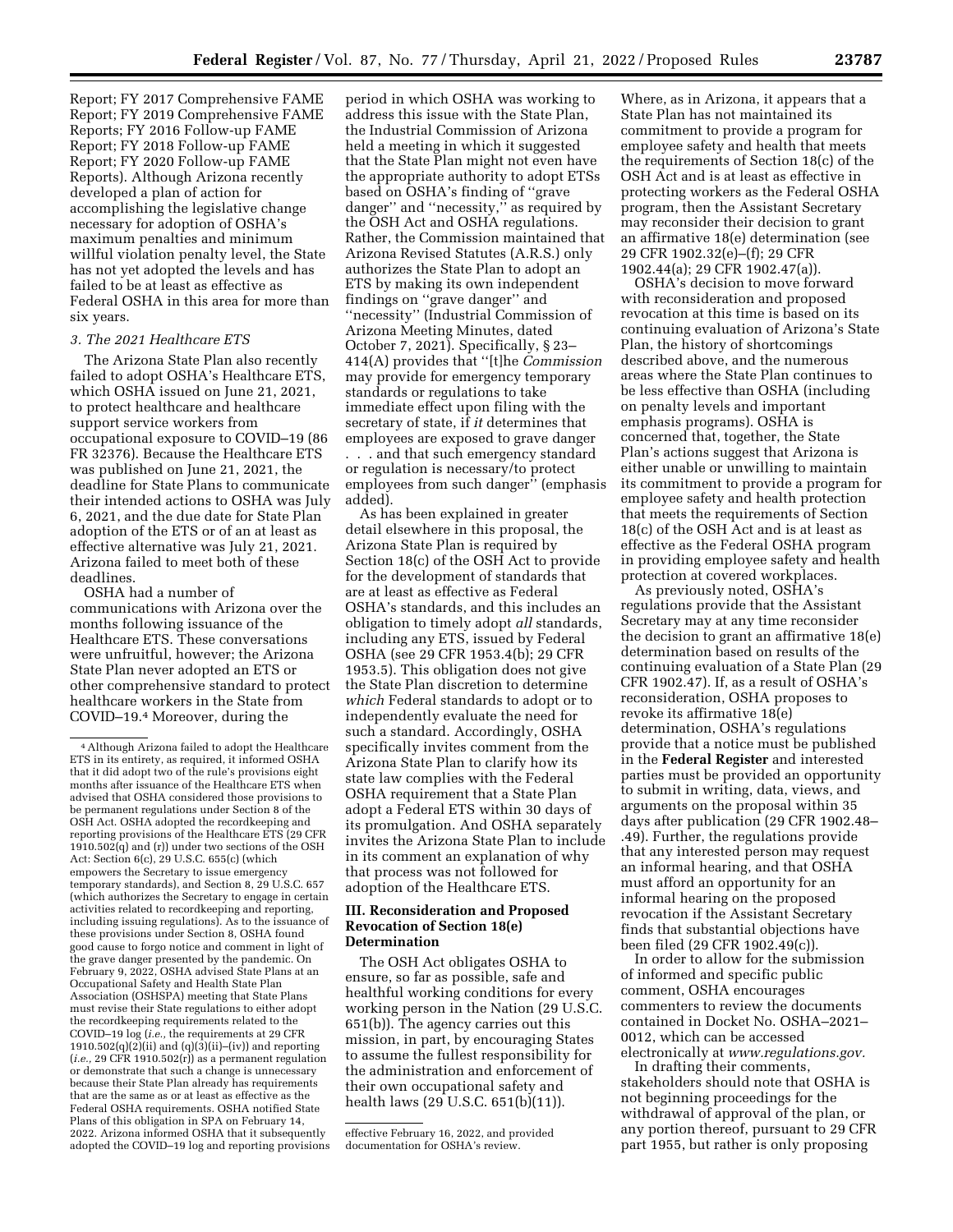revocation of Arizona's affirmative 18(e) determination at this time. This is because OSHA believes that the issues with Arizona's State Plan discussed above can be temporary in nature if Arizona takes prompt steps to resolve OSHA's concerns and demonstrates a commitment to meet its obligations in a timely manner in the future.

OSHA further wishes to advise stakeholders that their comments should be directed only to OSHA's proposed revocation and the bases for that revocation (see 29 CFR 1902.49(c) (requiring that OSHA allow for submission of comments ''on the proposal'' and ''particularized written objections'' specifically ''concerning the proposed revocation'')). Accordingly, OSHA will consider comments addressing matters other than the proposed revocation to be beyond the scope of this proposal, and the agency will not consider such comments in assessing whether ''substantial objections'' have been filed necessitating an informal public hearing, nor in making a final decision on the proposal. OSHA provides here a non-exhaustive list of matters that the agency deems outside of the scope of this proposal:

• Any comment criticizing the regulatory and statutory requirements imposed on State Plans as a condition of their continuous approval to operate a State Plan.

• Any comment directed to the wisdom and/or necessity of the various OSHA standards and directives referenced in this **Federal Register**  Notice.

• Any comment directed to Federal OSHA's legal authority to promulgate the Healthcare ETS, or the advisability of its promulgation, including but not limited to OSHA's findings on Grave Danger and Necessity, and the need for any particular provision or requirement of the Healthcare ETS.

• Any comment related to OSHA's now-withdrawn November 5, 2022, ETS on COVID–19 Vaccination and Testing (see 86 FR 61402; 87 FR 3928) or the litigation that arose out of it.

• Any comment suggesting that OSHA's findings in the Healthcare ETS, or other rulemakings, are not relevant to or do not apply to workers or workplaces in Arizona.

### *A. Effect of Determination*

After review of any written comments received and the results of any informal hearing held, the Assistant Secretary will determine whether Arizona has failed to meet its obligations to provide a program for employee safety and health protection that meets the

requirements of Section 18(c) of the OSH Act and is at least as effective as the Federal OSHA program in providing employee safety and health protection at covered workplaces, and, if so, whether the Assistant Secretary's affirmative Section 18(e) determination granting final approval of the Arizona State Plan should be revoked (29 CFR 1902.52). A notice of the Assistant Secretary's determination will be published in the **Federal Register**.

In the event that the Assistant Secretary determines that revocation is appropriate, the **Federal Register** notice will specify that upon revocation, concurrent Federal enforcement and standards authority will be reinstated within the State for a reasonable time, until the Assistant Secretary has determined whether to withdraw approval of the State Plan, or any separable portion thereof, under 29 CFR 1955, or to reinstate Section 18(e) approval if the State has met the required criteria (29 CFR 1902.52(b)). OSHA notes that the present proposal is to revoke the Arizona State Plan's final approval in full. However, in making a final determination, OSHA may consider instead revoking only a separable portion of the Arizona State Plan's final approval, based on, *e.g.,*  changed circumstances or other practical considerations.

OSHA further notes that, as provided by regulation, if the agency were to revoke the Arizona State Plan's final approval, resumption of Federal OSHA's concurrent enforcement and standards setting authority would occur automatically (see 29 CFR 1902.52(b)). Any notice announcing the revocation of the State Plan's final approval would specify the areas of coverage over which OSHA intends to immediately resume and exercise that authority. The agency's final decision on which issues (if any) to resume coverage over will depend on factors including information submitted in response to this **Federal Register** Notice, as well as the circumstances at the time the revocation decision is made.

Finally, OSHA notes its regulations provide that in states with initially approved plans, OSHA and the state enter into a procedural agreement describing the division of responsibilities between them (29 CFR 1954.3). OSHA typically refers to these types of agreements as ''Operational Status Agreements'' or OSAs. If the Assistant Secretary decides to revoke Arizona's affirmative Section 18(e) determination, Federal OSHA's resumption of coverage will be announced in the final determination notice and the State and OSHA will

enter into an OSA that describes the division of responsibilities between them, consistent with any resumption of coverage announced in OSHA's final determination notice. Such an agreement could also include a timetable for remedial action to make state operations as least as effective in order for OSHA to consider whether to reinstate the State Plan's final approval status. Notice would be provided in the **Federal Register** of any such agreement.

### **IV. Documents of Record**

All information and data presently available to OSHA relating to this proceeding have been made a part of the record and placed in the OSHA Docket Office. Most of these documents have also been posted electronically at *[www.regulations.gov,](http://www.regulations.gov)* which is the Federal e-Rulemaking Portal; however, some information (*e.g.,* copyrighted material) is not publicly available to read or download through that website. All comments and submissions are available for inspection and, where permissible, copying at the OSHA Docket Office, U.S. Department of Labor, 200 Constitution Avenue NW, Room N–3508, Washington, DC 20210; telephone: 202–693–2350 (TTY number: 877–889–5627).

### **V. Public Participation**

The Assistant Secretary's decision whether to continue or revoke the Arizona State Plan's affirmative 18(e) determination will be made after careful consideration of all relevant information presented in the rulemaking (29 CFR 1902.52(a)). To aid the Assistant Secretary in making this decision, OSHA is soliciting public participation in this process. Interested parties are encouraged to submit all relevant information, views, data, and arguments related to the indices, criteria, and factors presented in 29 U.S.C. 667(c) and 29 CFR part 1902, as they apply to the Arizona State Plan.

*Notice in the State of Arizona:*  Arizona is required to publish reasonable notice of the contents of this **Federal Register** notice within the State no later than 10 days following the date of publication of this notice (29 CFR 1902.49(a)).

*Written comments:* OSHA invites interested persons to submit written data, views, and comments with respect to this reconsideration and proposed revocation of affirmative Section 18(e) determination of the Arizona State Plan. When submitting comments, persons must follow the procedures specified above in the sections titled **DATES** and **ADDRESSES**. Submissions must clearly identify the issues addressed and the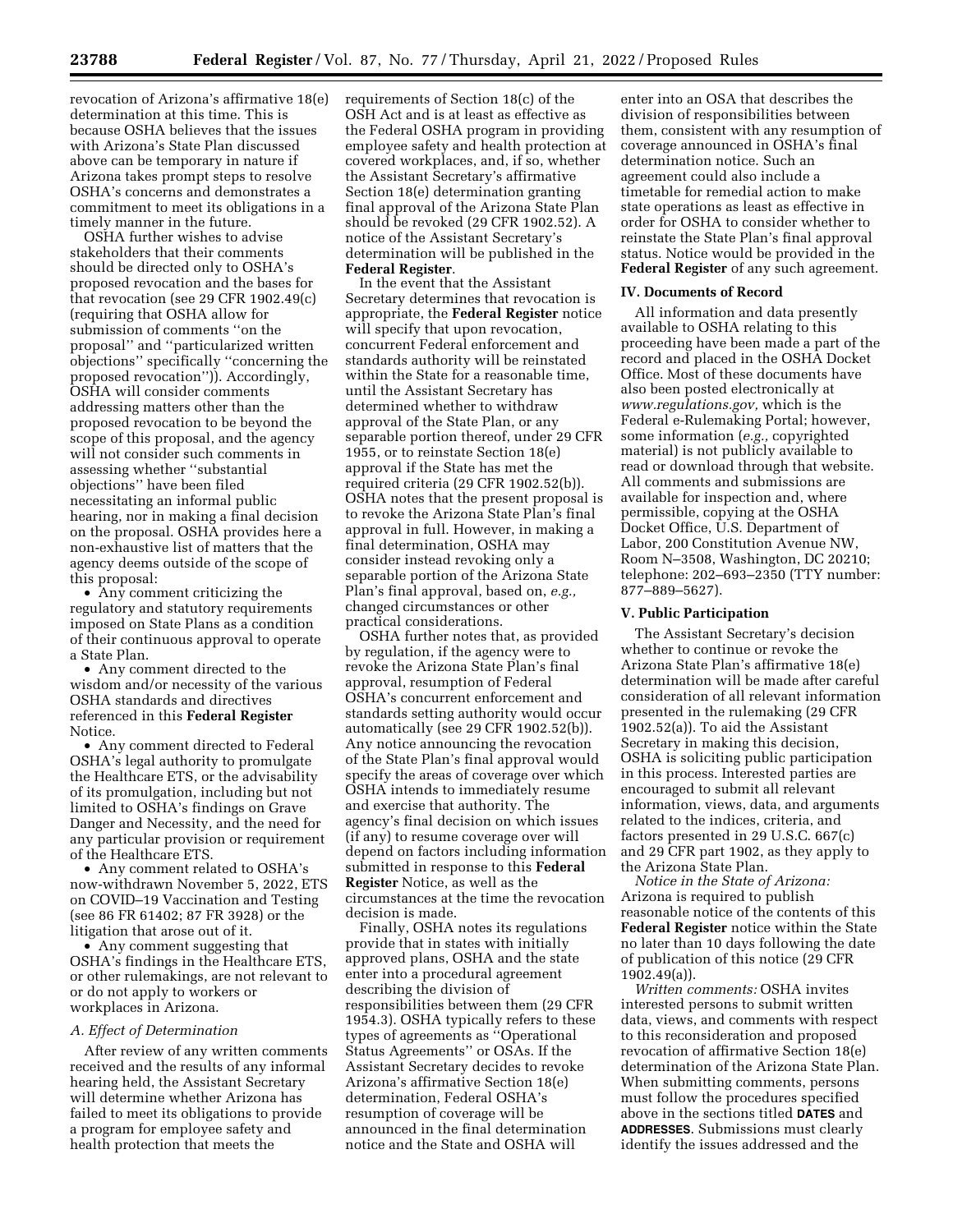positions taken. Comments received by the end of the specified comment period will become part of the record and will be available for public inspection and, where permissible, copying at the OSHA Docket Office, as well as online at *[www.regulations.gov](http://www.regulations.gov)* (Docket Number OSHA–2021–0012).

*Informal public hearing:* Pursuant to 29 CFR 1902.49(c), any interested person may request an informal hearing concerning the reconsideration and proposed revocation. To allow for this possibility, the agency has tentatively scheduled a virtual informal public hearing on this proposal. For more information on the timing of the hearing, see the section titled **DATES** above.

OSHA will hold the informal hearing if the Assistant Secretary finds that substantial objections have been filed. However, if, after reviewing the comments received during the written comment period, the Assistant Secretary finds that no substantial objections have been filed, then the informal public hearing will be cancelled. OSHA will provide notice in advance of the hearing date if the public hearing will not be held.

The informal hearing, if held, will be legislative in type (29 CFR 1902.50). The rules of procedure for the hearing will be those contained in 29 CFR 1902.40 (29 CFR 1902.50). The essential intent is to provide an opportunity for participation and comment by interested persons which can be carried out expeditiously and without rigid procedures which might unduly impede or protract the 18(e) determination process (1902.40(a)).

As required by 29 CFR 1902.40(b)(1), the hearing's presiding officer will be a hearing examiner appointed under 5 U.S.C. 3105 (*i.e.,* an Administrative Law Judge (ALJ)). The ALJ will provide an opportunity for cross-examination on pertinent issues (1902.40(b)(2)). The hearing shall be reported verbatim, and a transcript shall be available to any interested person on such terms as the ALJ may provide (1902.40(b)(3)). At the hearing, the ALJ will have all the power necessary or appropriate to conduct a fair and full hearing, including the powers to: Regulate the course of the proceedings; dispose of procedural requests, objections, and comparable matters; confine the presentation to the issues specified in the notice of hearing, or, where appropriate, to matters pertinent to the issue before the Assistant Secretary; regulate the conduct of those present at the hearing by appropriate means; take official notice of material facts not appearing in the evidence in the record, as long as

the parties are afforded an opportunity to show evidence to the contrary; and in the ALJ's discretion, keep the record open for a reasonable and specified time to receive additional written recommendations with supporting reasons and any additional data, views, and arguments from any person who has participated in the oral proceeding (29 CFR 1902.40(c)(1)–(c)(6)).

*Notice of intention to appear to provide testimony or question witnesses at the hearing:* Interested persons who intend to present testimony or question witnesses at the hearing must file a notice of intention to appear by using the procedures specified above in the sections titled **DATES** and **ADDRESSES**. This notice must provide the following information:

• Name, address, email address, and telephone number of each individual who will give oral testimony;

• Name of the establishment or organization each individual represents, if any;

• Occupational title and position of each individual testifying;

• Approximate amount of time required for each individual's testimony;

• A brief statement of the position each individual will take with respect to the issues raised by the reconsideration and proposed revocation; and

• A brief summary of documentary evidence each individual intends to present at the hearing, if any.

OSHA emphasizes that while the hearing is open to the public, only individuals who file a notice of intention to appear may question witnesses and participate fully at the hearing. If time permits, and at the discretion of the ALJ, an individual who did not file a notice of intention to appear may be allowed to testify at the hearing, but for no more than 5 minutes. As noted above, a notice of intention to appear at the hearing is not the same as a substantial objection *and* OSHA will only hold a hearing if the Assistant Secretary finds that substantial objections have been filed. If interested persons believe that they have substantive objections to this proposal and wish to present testimony or question witnesses, they should submit written comments detailing their objections (see more details above on how to submit written comments) and separately file a notice of intention to appear. The Assistant Secretary will consider all written comments submitted when determining whether a substantial objection has been filed.

*Hearing testimony and documentary evidence:* Individuals who request more than 5 minutes to present their oral

testimony at the hearing or who will submit documentary evidence at the hearing must submit the full text of their testimony and all documentary evidence by using the procedures specified above in the sections titled

# **DATES** and **ADDRESSES**.

The agency will review each submission and determine if the information it contains warrants the amount of time the individual requested for the presentation. If OSHA believes the requested time is excessive, the agency will allocate an appropriate amount of time for the presentation. The agency also may limit to 5 minutes the presentation of any participant who fails to comply substantially with these procedural requirements, and may request that the participant return for questioning at a later time. Before the hearing, OSHA will notify participants of the time the agency will allow for their presentation and, if less than requested, the reasons for its decision.

#### **VI. Certification of the Hearing Record and Assistant Secretary Final Determination**

Upon the completion of the oral presentations, the transcripts thereof, together with written submissions on the proceedings, exhibits filed during the hearing, and all post-hearing comments, recommendations, and supporting reasons shall be certified by the officer presiding at the hearing to the Assistant Secretary (29 CFR 1902.40(d); 29 CFR 1902.51).

Within a reasonable time after the close of the comment period (if no hearing is held) or after the certification of the record (if a hearing is held), after consideration of all relevant information which has been presented, the Assistant Secretary shall issue a decision on the continuation or revocation of the affirmative 18(e) determination (29 CFR 1902.52(a)). Any decision revoking such determination shall also reflect the Assistant Secretary's determination that concurrent Federal enforcement and standards authority will be reinstated within the State for a reasonable time until the Assistant Secretary has withdrawn their approval of the plan, or any separable portion thereof, pursuant to part 1955 of this chapter or has determined that the State has met the criteria for an 18(e) determination pursuant to the applicable procedures of Part 1902, Subpart D (29 CFR 1902.52(b)). The Assistant Secretary's decision will be published in the **Federal Register** (29 CFR 1902.53).

# **VII. Federalism**

Executive Order 13132, ''Federalism,'' emphasizes consultation between